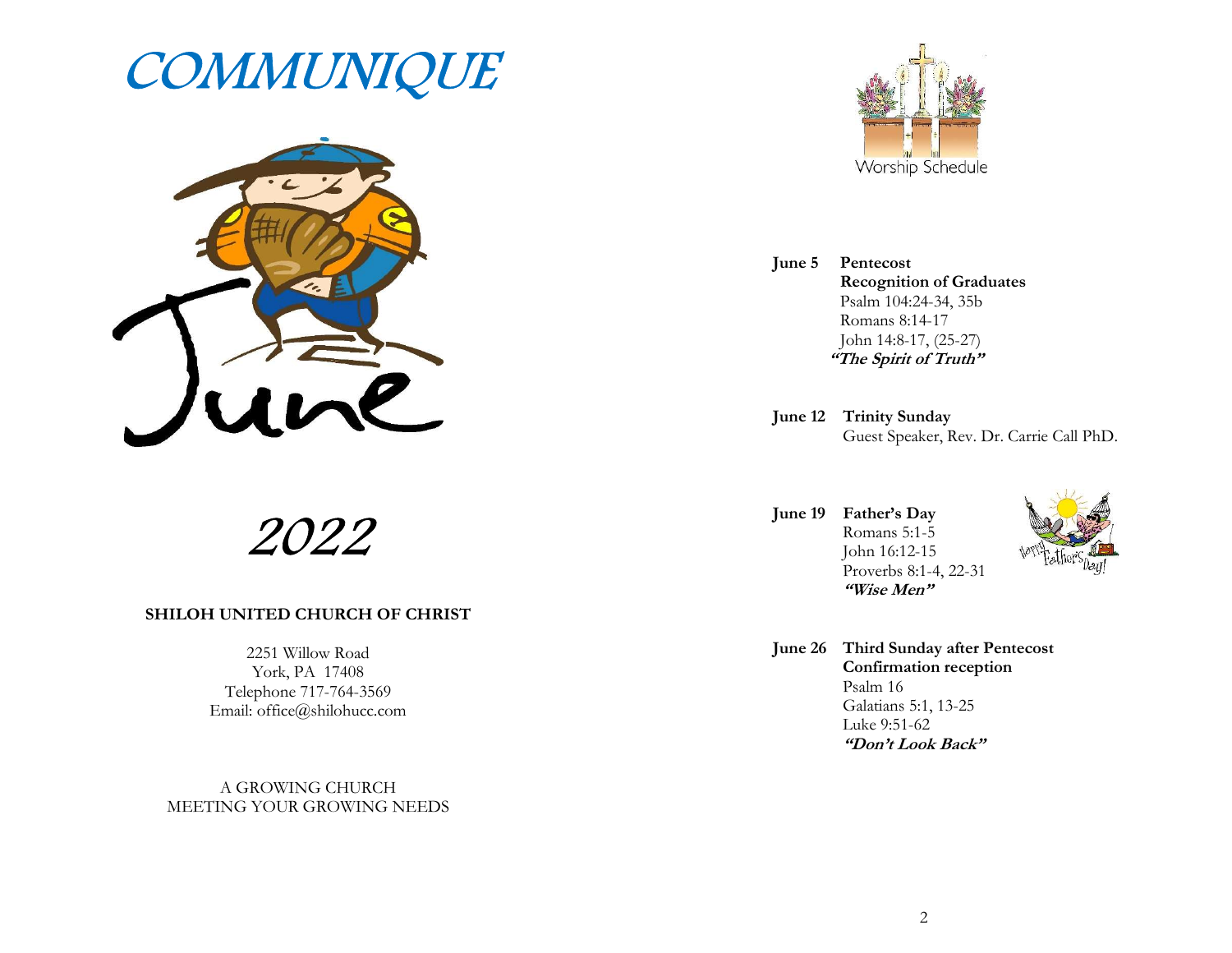#### PASTOR'S MESSAGE

Dear Members and Friends of Shiloh UCC,

As James Taylor's famous song says,

"Winter, spring, summer, or fall, all you have to do is call and I'll be there, yeah, yeah, you've got a friend."

We all need friends. Without friends, life is just not the same. But sometimes, we feel lonely, even when we have hundreds of Facebook friends. Sometimes, we need a closer, deeper relationship that fills our soul with joy. Our truest and most faithful friend is Jesus Christ. Our Friend and Savior walks with us through life's ups and downs. However, there are times when we can't feel God's presence. When we go through grief, physical pain, or family problems, we may feel sad and abandoned.

If you feel like your spiritual life is not in good shape, if you feel discouraged or in pain, you've got a friend. You have an earthly friend in your pastor, Pastor Melinda. "All you have to do is call..." Don't be shy. Every single person is important. If you need encouragement or just a good chat, call Pastor Melinda. I will be happy to talk to you. I am grateful to serve you and walk this journey with you. "You've got a friend."

As the days get warm and sunny, many of us will take vacations. I hope you will have fun in the sun. Surely that is sacred..., but don't forget about your spiritual home. Take vacations and enjoy the season, but remember to share your experiences with the rest of us at church. After your vacation is over, I hope you come back happy and refreshed. "You've got friends"... at Shiloh UCC, who love and care for you, no matter what the weather forecaster says.

However, if you are going through difficult times, and a vacation destination is not your biggest problem, I want you to know that you are never alone. The Creator of this Universe, the God of our soul never lets you down. God is always with you. God loves you and God often sends angels in your way. Recognize those angels in your family and church members, your friends and even your Pastor.

Don't struggle alone with your problems. Call me, your pastor at Shiloh UCC. But more importantly, "call" God through prayer, meditation, and worship. For in God...You've got a friend...Have a safe and beautiful summer!

Pastor Melinda

# MAY CONSISTORY HIGHLIGHTS

# Pastor's Report-

Worship

# Special worship services

- o Maundy Thursday April 14th at 7pm.
- o Good Friday April 15th at 12 Noon.
- o Easter Sunday services April 17th
- o Friday, April 22 Oscar Bupp Viewing and funeral service.
- o Butterfly and ELC Sunday April 24th it was so nice to see young families at the 11AM service. Thank you, Allison for giving us an update on the ELC.
- o May 1st Music Sunday great job, Stephanie, for putting together the services.
- o May 8th Mother's Day, thank you to all the amazing volunteers who helped out with these services.

# Administration

- I attended the scheduled meetings, when possible.
- April 27<sup>th</sup> Visioning Meeting.
- April 28th Outreach Meeting.
- May 4<sup>th</sup> Worship and Music Committee meeting.
- $\bullet$  I would like to go on a short vacation from June 6<sup>th</sup> to June 10<sup>th</sup>. (Sunday not included. I will be here to listen to our Conference Minister preach at Shiloh UCC).

# Pastoral Care

- Home, Hospital and nursing home visits (1).
- Office/lunch meeting (1).
- Phone calls/Facebook private messages (22+) to our members.

# Christian Education

 Grief Group meets once a month. We met on April 29th (date was changed because of the funeral on the 22nd). Next meeting is on May 20th. This is an "open" group, which means that you can join in any time.

 Marsha Reiber is leading a Sunday School group on the Book of Psalms.

- The Men's Breakfast Group meets once a month.
- Confirmation class meets twice monthly. Next meeting is on May 22nd at 6PM.

# $\div$  Contact with the larger UCC + local community

 I invited the new PCC Conference Minister, Rev. Dr. Carrie Call to come and preach at Shiloh UCC. She will be leading our worship services on June 12<sup>th</sup> (Trinity Sunday).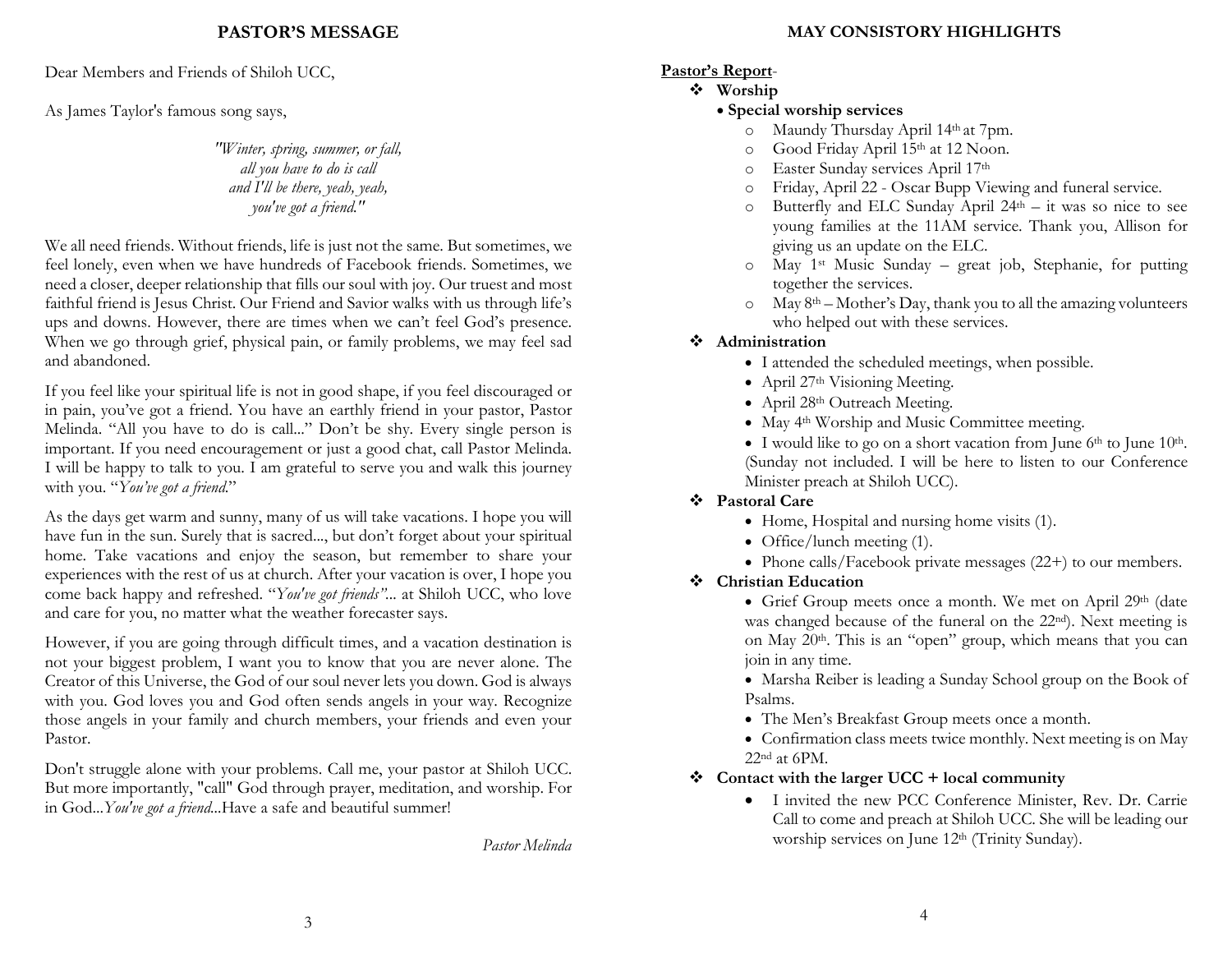## MAY CONSISTORY HIGHLIGHTS (Cont'd)

#### New business-

- o Marsha thanked Reen Bentzel and Matt Hildebrecht for filling in for Pastor Melinda when she was ill and unable to speak for the Mother's day services, May 8.
- o Moving forward, a supply pastor will be contacted first to fill in, in the event the pastor is ill and unable to do the sermon.
- o Penn Central Conference Annual Meeting Registration

• Nathan Limbert is planning to attend some of the days and possibly Marsha Reiber for the days Nathan is unable to attend, especially Saturday when the business meeting is scheduled.

- o The conference will be held online June 6-11 with nothing scheduled for Friday June 10.
- o Consistory approved allowing Maira Friday afternoons off over the summer, provided all the necessary work is completed.

#### Unfinished Business-

- A. Pastor/Parish relations committee
	- a.First meeting is May 18, 2022

b. Marsha Reiber will announce the expectations of this committee to the congregation on June 5, 2022

B. Duty schedule - what about Christmas Eve responsibilities? This will be looked at closer to the time when the service times are known and the consistory members know which service they prefer to attend.

#### Church & Ministry-

- o Still working on ELC Director and Staff Evaluation documents.
- o Wedding Fee Document was reviewed and approved at the April Consistory Meeting.
- o Monthly staff meetings have not happened for many months. They are to be scheduled monthly–a May meeting is required to get back on track.

#### Worship and Music-

- o May 15 Anniversary Sunday
- o May 22 Picnic 10:00 church service. 11:30 lunch / pot luck for sides and desserts - hotdogs and burgers available - individuals provide own place settings and beverage
- o May 29 new members will join
- o Dedicate new candlesticks, vases, bible stand–possibly do this on Memorial Sunday in the fall.
- o Extra set of aluminum liners has arrived
- o Church events calendar for 2023 how detailed must it be? at least include things we want to do
- o June 12 Carrie Call will be preaching

### MAY CONSISTORY HIGHLIGHTS (Cont'd)

#### Church Life-

- o Coffee connections is not getting volunteers, because of this we may have to hold coffee connections monthly instead of weekly.
- o Strawberry festival hoping to hold it June 12, possibly 4pm and outside, weather permitting.

### Outreach/Evangelism-

- o Updated pamphlet has been created, need copies for Outreach table at ELC Fun Day on May 17.
- o Distributed flowers on Mother's Day.
- o Family/youth Coordinator job description from visioning would like to have someone in place by beginning of September or January 1 at the latest.
	- $\blacksquare$  The job is 10 hrs./week
	- Who advertises and hires this person
	- Marsha Reiber will reach out to Dover UCC to get information on how they did this.

#### Christian Ed-

- o Finished Journey Through the Psalms on May 8. Ray Fox will try to get something for the fall
- o VBS meeting May 22 at 3pm in room 202. VBS will be held July 17-20 from 6pm-8pm.

### Youth & Ministry-

o June 26 - Confirmation Sunday at the 11pm service.

#### ELC-

- o Lollipop table and Goodies ready for ELC church table at Fun Day- to promote Shiloh UCC worship services, Jane and Reen will set up, distribute, and cleanup; total cost was only \$184 instead of \$400.
- o Lots of food/drink donations coming in for the May 16 ELC Breakfast, Jane and Reen will set up and cleanup; Thank you to Carolyn Poff, Jane Harrison, Amie Baker, Marsha Reiber, Diane Jordan, Patty Goodyear, Natalie Fuhrman, Dani Bentzel, and Reen Bentzel for everything that was donated to make this breakfast a huge success.
- o May 5 Advisory Board meeting had 12 in attendance and lasted 35 minutes
	- CoVid is back with a few families experiencing symptoms.
	- Storage Room was redone and painted by Jackson Reiber for his Eagle Scout project, Thank you Jackson!
	- Registration: Only 15 total spots left to fill out of about 170 total spots.
	- ELC Sunday and Easter Egg Hunt were successful; discussions are happening to see how these two events can be improved upon in making stronger connections between the ELC and the church.
	- Summer Camps are almost at capacity for all three months.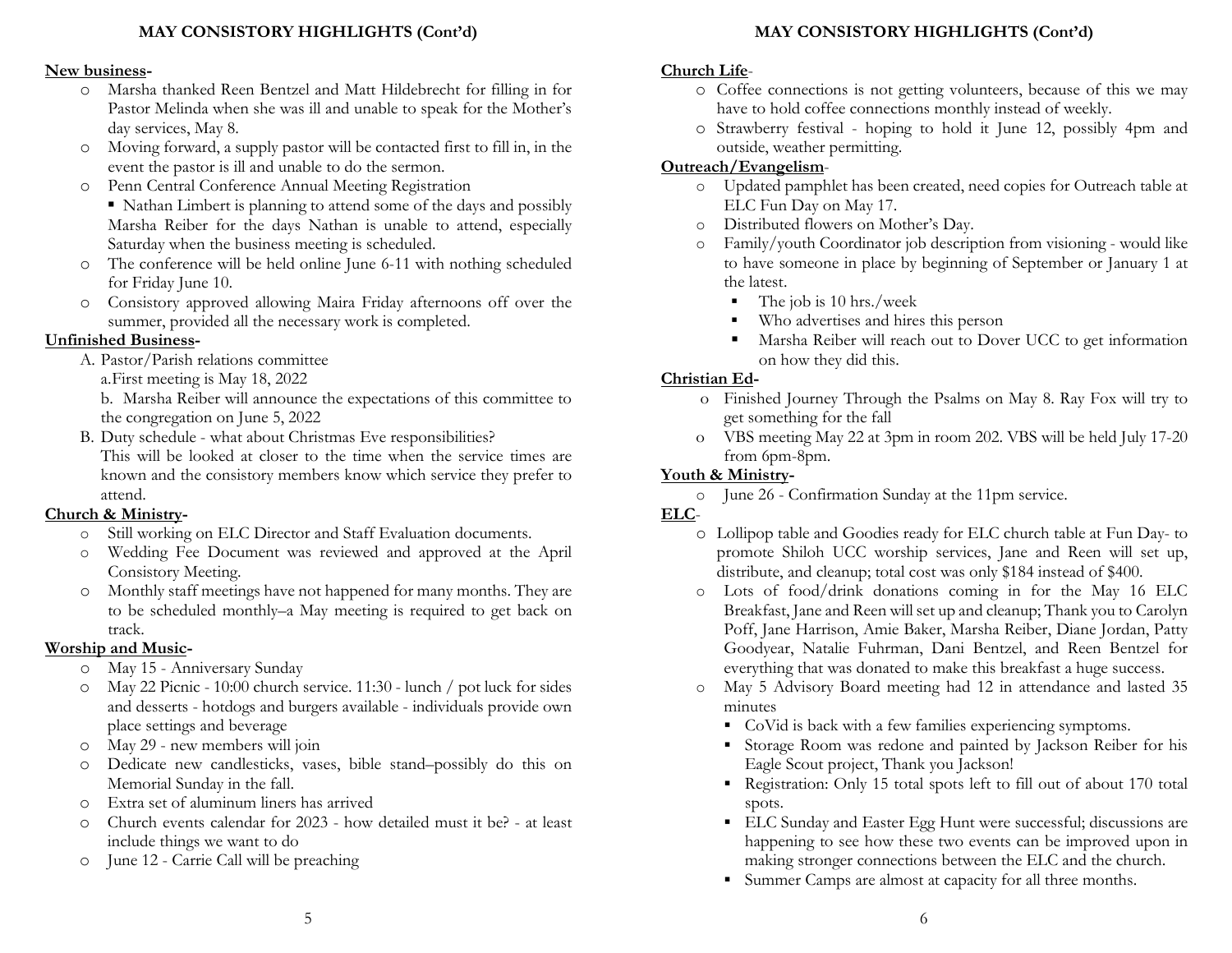## MAY CONSISTORY HIGHLIGHTS (Cont'd)

MAY CONSISTORY HIGHLIGHTS (Cont'd)

- Scholarship monies are being donated between May through August.
- Teacher Appreciation Day luncheon was provided to the ELC staff from parents and church members.
- Fun Day is coming together and will be a great event for the ELC children on May 17.
- Staff Changes 3 staff members are leaving and their positions will need to be filled, Allison is working on this.
- Advisory Board will need some parents to be brought on board from others who are leaving this year.
- Amie Baker has been a permanent substitute for the ELC and has been most appreciated by their staff for her help in this area.
- ELC Facebook page has been more active and has showcased many ELC events, Annette Julius (teacher) has worked diligently on making this happen alongside Allison Hartnett.
- An ELC young father recently had a major stroke and is on a long road to recovery. Money and meals are being collected and supplied to help the family get through this difficult time.
- Meetings will go back to Bi-monthly with the next meeting being held on August 4 at 5 pm in Room 100.
- o The consistory spent some time discussing the ELC Sunday.
	- How to involve the church members and ELC families more?
	- Possibly have a single service followed by a reception.
	- Possibly hold 2 ELC Sundays a year.

#### Finance Committee & Budget-

- o Current offerings are down about \$6,000.
- o Fire and Liability are up \$2,500 for the 6-month coverage. Electricity is up about \$538 and Gas is up about \$440 compared to same time last year.
- o Our income minus expenses is off about \$4,000.
- o Mary Ann Downs willed the church \$4,014.33 to be put towards the Building Fund (now known as Capital Expense Fund).
- o The Charitable Trust is \$49,000, Mary Emma Elicker bequest is \$33,000 and the Memorial Fund is \$15,000.
- o The down payment for the audio/video installation was made.

#### Communication and Technology –

- o All of the equipment for the audio and video upgrades are in.
- o The audio portion of the updates will begin the week of May 16th.
	- They anticipate the audio updates taking about 2-3 days.
- o The video portion of the installation will begin right after the audio is updated.

#### Missions-

- o The Missions Committee proposes for this year's Mission Challenge, previously known as the Stewardship Challenge, is to seek \$3,500 additional contributions for the Kitchen renovation project. The challenge will run from August 28th to October 9th. The Committee next plans to meet on Tuesday, August 16th at 6 PM.
	- Following discussion on the audio/video equipment installation, is was requested by consistory to change the challenge from the kitchen project to help jumpstart the pay back of the monies needed for the audio/video installation with a goal of \$13,5000.
- o Marsha Reiber stated they would still like to do a Crew XI in January, 2023 (18-27). They have a meeting scheduled May 22, 2022 at 4pm in room 202.

### Property Committee-

- Work Crew has been working on mulching and planting flower beds/pots.
- Sorted and organized chairs in Room 100. Old chairs, tables and filing cabinets in Parsonage garage need to be removed. Yard sale - possibly combine with ELC?
- Ken Goodyear has changed some of the light bulbs in the sanctuary. They are looking to change them all with LED light bulbs at \$60/each for a total of less than \$1,000.
- Jane Harrison mentioned that the curtains in the sanctuary are filthy. Also, could the fan blades be cleaned when the light bulbs are being replaced?
- In the kitchen, they are looking at replacing some cabinets and doing some painting.

Correspondence-Reen Bentzel thanked the consistory for allowing the use of the church for the Delta Kappa Gamma Society International for 4 York chapters on April 23, 2022, it worked out very well. There was \$184 left over and this was donated to the ELC scholarship fund.

> Respectfully submitted, Marsha Reiber, Consistory President

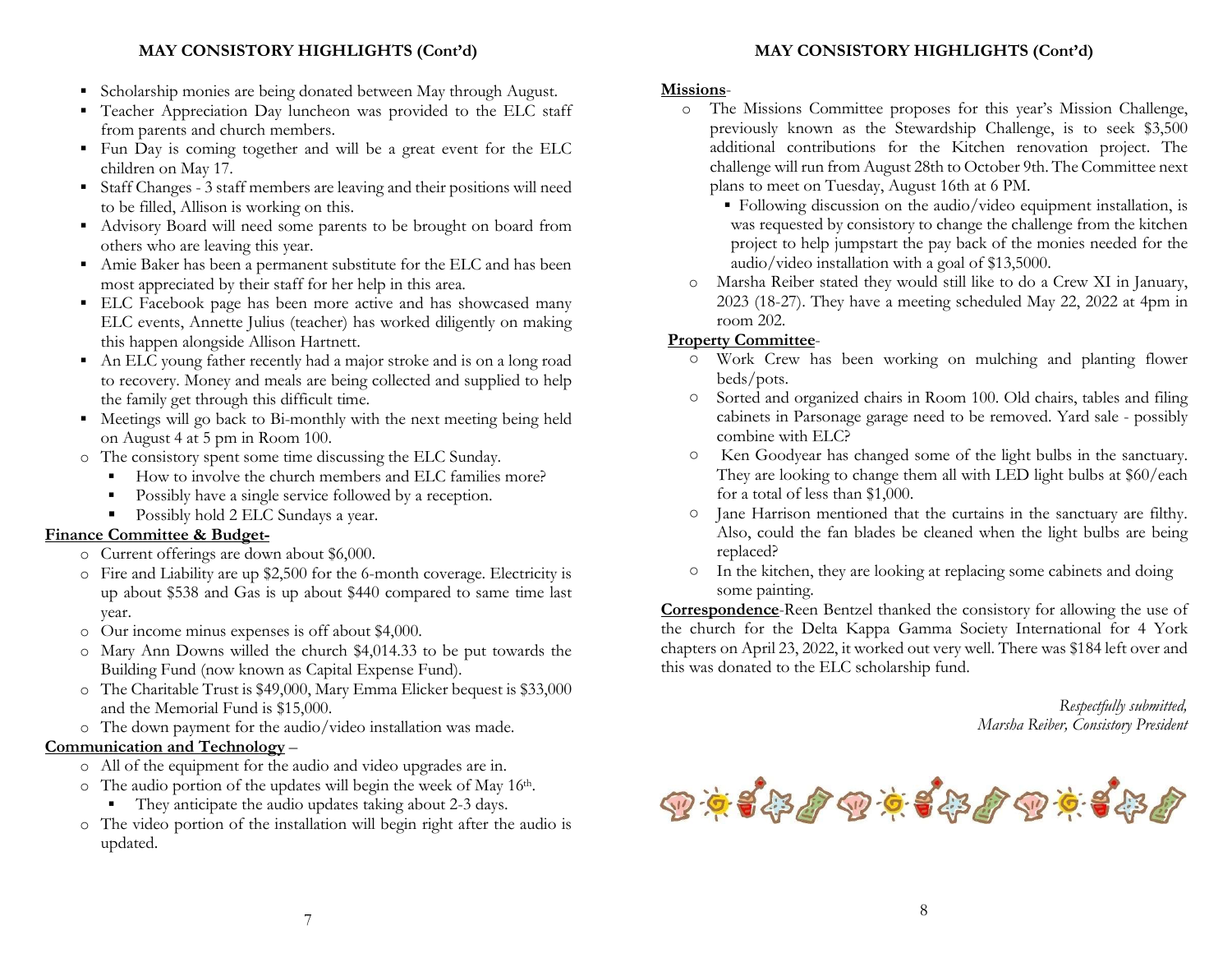#### MISSIONARY NEWS

Greetings from Costa Rica! So much has been happening since my last newsletter. We were able to get the students off and starting a new school year in February. I then made a trip to Kentucky and Pennsylvania during the month of March through the middle of April to spend time with my family and take care of personal business. Crosby handled things at home as we continue to plant and harvest for our food bank program and he assisted with the ministry at Harvest Tabernacle. Since returning to Costa Rica it has been none stop as we continue the outreach ministry of prayer and fasting with churches in our community once a month and our ministry with our church family, Harvest Tabernacle.



When I first joined Harvest Tabernacle one of the choruses we sang was "Everybody wants to go to Sunday School, Sunday School, Sunday School. The mamas and the papas and the girls and the boys everybody wants to go to Sunday School." In May we began our Sunday School program with the Beginners and Primary classes with youth and adults in the Sanctuary. We have not had classes since the Pandemic as we followed Covid guidelines. The children were so excited to be in class, and I must say I was happy as well. I taught how even Jesus went to the Temple as a young boy to learn about God. As believers we all have a responsibility to grow and train up our children in the ways of the Lord. Sunday, we learned Jesus grew in both body and wisdom, Luke 2:52. The children were amazed that Jesus was a child just like them. They said they only ever thought about Jesus as a baby or a man.

I encourage you to think about how you see Jesus and are you growing in both body and wisdom? Are you going to the Temple to learn and grow as Jesus did? We too can grow in wisdom and stature and in favor with God and Man. Let us be like Jesus who spent his time strengthening his knowledge, spirit, and even body to fulfill the plans and purposes for our lives. Read your Bible and pray every day and you will grow, grow, grow.

> In Christ, Crosby and Sally Johnson

#### MISSIONARY NEWS (Cont'd)

#### We continue to seek prayer for:

Safety and physical wellbeing for us, those we serve, family, and friends

God's favor through Monthly financial support and prayer to meet the needs of our mission

Hearing God's voice clearly and being led by the Spirit as we minister to our community

Specific need is to purchase a vehicle to replace the van. Over the last 3 years we have had constant repairs on the van and just got it out of the shop after 2 1/2 months. The mechanic is recommending we sell and purchase another vehicle. This was not in our plans, but we have begun to pray and seek God's direction and favor regarding this.

# CONGRATULATIONS TO OUR 2022 GRADUATES!



#### Ryan Ness – Proud Parents, Kenneth and Karen Ness

2022 graduate of Shippensburg University with a degree in Finance and Entrepreneurship. We wish you all the best in your future endeavors!

Congratulations to Drew and Janelle Heilman on the birth of their son, Collin Eugene Heilman, on May 15. The proud grandparents are Bob and Jeanette Heilman.

| Births in the Charch Family |
|-----------------------------|



The adult summer Sunday School is a series of faith lessons by Ray Vander Laan. Everyone is invited to attend these lessons in room 100 on Sunday's from 9:45am-10:45am. The lessons will start on June 5 through September 4 in place of the Wired Word in June, July and August only. Ray Fox will be presenting the sessions.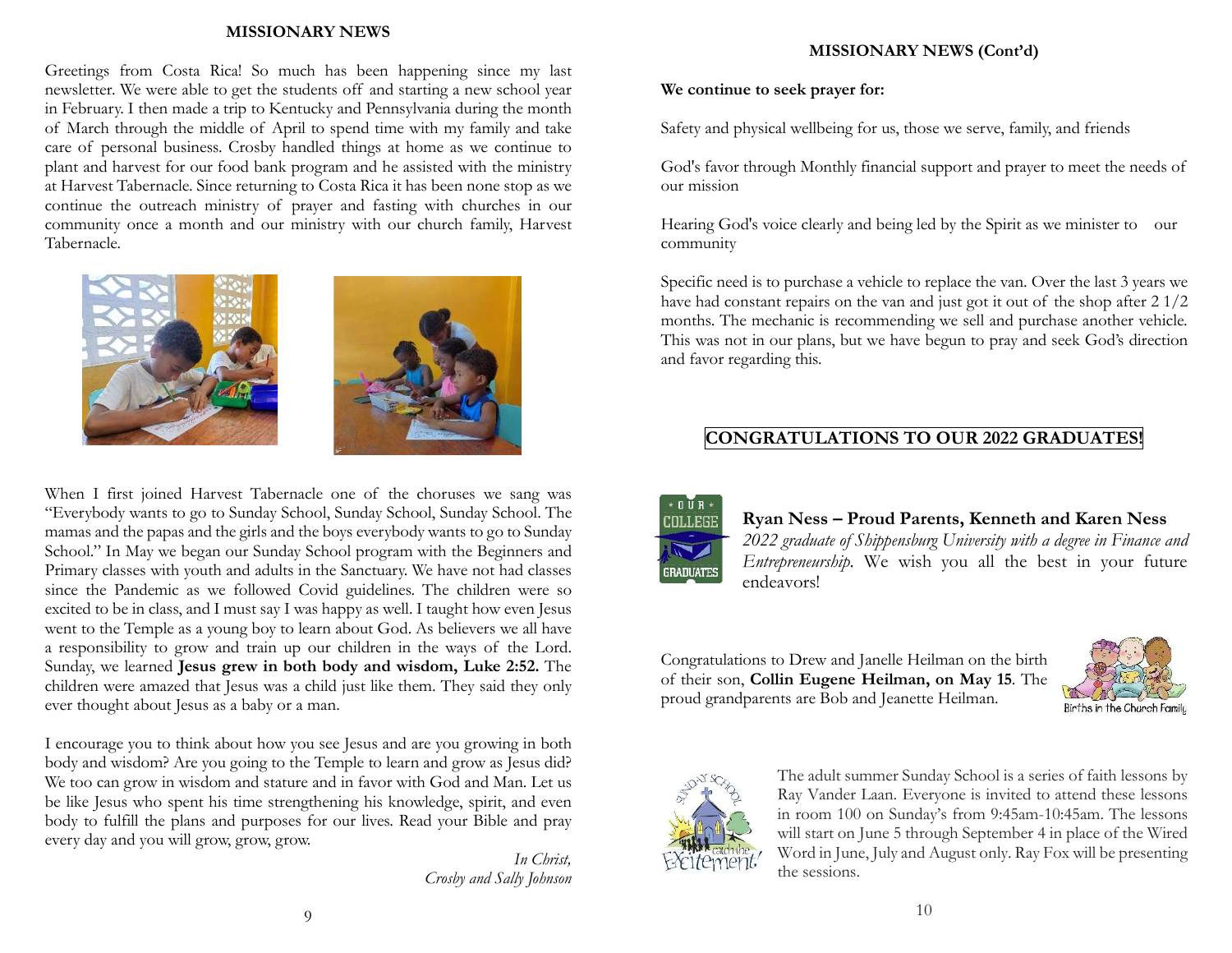

As part of the Pentecost celebration, the Sanctuary will be decorated with red geraniums. They will be planted in the gardens of the church afterward. If you are interested, you can sponsor a geranium for \$3.50. This contribution can be given through the regular envelope using the "other" category. The deadline to order is May 29. Since it is Pentecost, you are reminded to wear red for the June 5 service.

The Women's Guild will meet on Monday June 6 at 1 p.m. in room 202. The program will be from our study book Leading a Life of Balance. Chapter Five: Balancing Faith and Sight. Marvel Burg will be leading this chapter. We invite all women of the church to join us at any time.





This year's Strawberry Festival will be held on June 12, 2022 from 4-6 p.m. We could use donations of bottled water and cans of Soda. Please place any donations in the gallery. We will also take bakery donations the day of the festival in room 100. If anyone would like to help the with the festival, please call Tammy at 717-683-0440.

Engaging Women will be meeting on Tuesday, June 14 at 6:30 p.m. in the Parlor. All are welcome!





The timeline that many of you worked on has been reduced in size and is on the bulletin board at the back of the church. We hope that this format will be easy to understand and will give you an overview of the history of our church. All of the items on the timeline have been added by our congregation - if something is missing, or is in error, please let us know.

Just write down the event, the event's date, and your name and contact information (phone number or email in case we have any questions.) Give the information to the church office or place it in the offering plate. We would like to make this timeline as complete as possible.



Hoffman Homes for Youth provides comprehensive psychiatric care, treatment, and education to emotionally and behaviorally troubled children and their families. The children placed at Hoffman are considered very high risk. The therapy programs at Hoffman offer help for the children

to express and build self-confidence. The purpose of the

Friends of Hoffman Homes has been to acquaint supporters within the churches with the mission of Hoffman Homes for Youth, and also to educate supporters on the unique programs of HHY offers to the children in care. The Friends group has membership drives each year to help with the extras for the children. You can help to support them with a donation of \$5.00 or more. Funds will be collected during the **month of June** and can be given to Carolyn Poff. Any checks should be made out to *Hoffman Homes for Youth*. Thank you for your support.

Vacation Bible School is BACK! We will have VBS from Sunday July 17th through Wednesday July 20th, from 6PM to 8PM. This year we can only have 30 participants since that is the number of supplies we bought 2 years ago for this 2020 VBS. The theme is "Rocky Railway, Jesus'



Power Pulls Us Through". Registration forms will be in the church office, so sign up early to reserve your child or grandchild's spot!



CREW XI will be going to Costa Rica in January 2023. The team will leave Thursday January 19th and return on Saturday January 28<sup>th</sup>. The trip is a wonderful ministry and a great experience for everyone. Our work projects will depend on the makeup of the group, but we will be painting

the church and teaching Vacation Bible School. If you are interested in joining CREW XI or have any questions please contact Marsha Reiber at 717-512-3044 or mreiber20@gmail.com.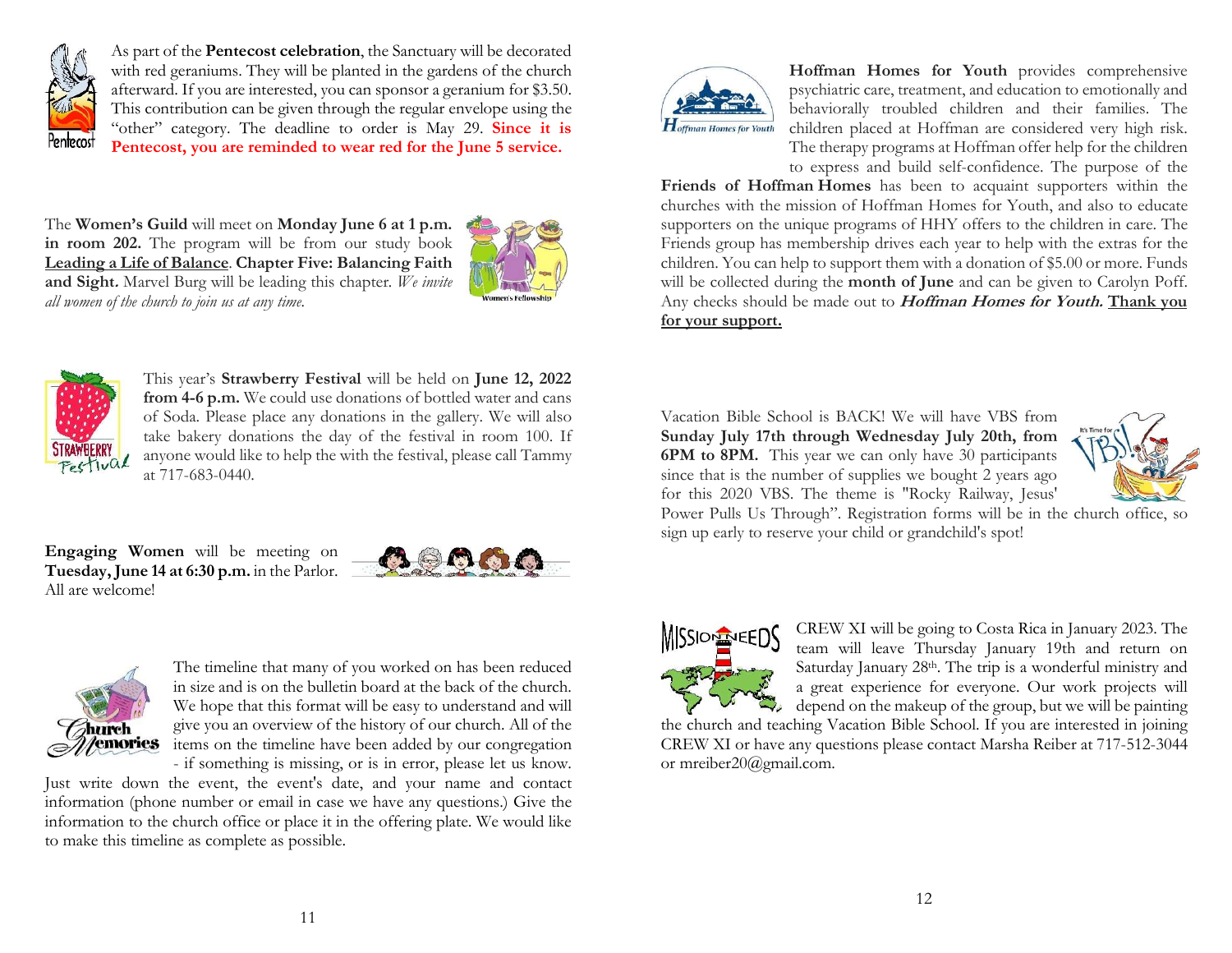

The Visioning Committee has been meeting on a regular basis and has been discussing how small groups seem to be a key ingredient to churches who are flourishing. In the small groups, participants appear to form a deeper connection and form a family type closeness. There are many small groups currently meeting at Shiloh UCC. Here are just some that are available for you:

There are two adult Sunday School classes from 9:45-10:45. One focuses on the book of Psalms and it meets in room 202. The other is a discussion of The Wired Word which is about current events and scriptures that apply to said event. This class meets in room 100.

Youth Sunday School class meets from 9:45-10:45 in room 117.

Bible Study every Wednesday morning at 9:30 in room 202. For more info, contact Ray Fox at 717-764-5260.

Soup Kitchen meets monthly to prepare spaghetti to provide for lunch at Our Daily Bread in York. For more info, contact Susan Reidy at 610-533-9745.

Pastor Melinda is leading a Grief Group that currently meets on the third Friday, monthly.

A Men's Breakfast Group is meeting monthly at 8:30 at Dover Family Restaurant on the third Tuesday of the month. Please note the group will not meet over the summer months. Contact Brad Jacobs at 717-764-2773 if more info is needed.

These groups meet monthly. Women's Guild, contact Carolyn Poff at 292- 2893; Engaging Women, contact Sally Curren at 717-634-6353; Quilting Group, contact Marsha Reiber at 717-512-3044.

There is a walking exercise group that meets twice a week. Contact Joyce Mummert at 717-792-0681 for more info.

If anyone has any ideas about starting another small group, contact Pastor Melinda or consider joining a group or groups that are already meeting.

The Visioning Committee

#### THANK YOU



Thanks to everyone for their calls, cards and especially prayers following our recent accident. We are truly blessed to belong to such a caring congregation.

Cliff and Janene Beck

Dear Shiloh Ucc,

Thank you for your donations to Wellspan York Hospital OBGYN. The pandemic and formula shortage have made things even tougher for families. Along with the rising costs of everything, times are hard and we appreciate the help.

Sincerely, Jennifer

Dear Shiloh UCC Members and Friends,

I want to thank my loving church family for all the get-well wishes, phone calls, cards, prayers and meals to help me during my recovery. I am so bless to have such wonderful, caring friends.

> God bless you, Bev Arnold

Greetings and a GREAT BIG thank you to all my friends and fellow members at Shiloh UCC. Thank you for all of your kindness from the start of my illness before Christmas up to the recuperation which is still ongoing. Thank you Pastor Melinda and everybody else for your phone calls, cards, the prayer shawl bag with other items – but most of all – All of your never ending prayers. You don't know how much it meant to me during my illness. I'm getting better and stronger everyday and soon should have a new shoe with an insert. Then I can learn to start walking on two feet again. Hoping to be back by mid summer or sooner to church. Soup Kitchen Crew, Yard Crew and to see all my friends. God bless each and every one of you. See you all real soon.

> Thank you, Mark Garber

We would like to thank Gladys Seigman for providing the delicious butterfly shaped cookies for Butterly Sunday.

> With gratitude, Your Shiloh UCC family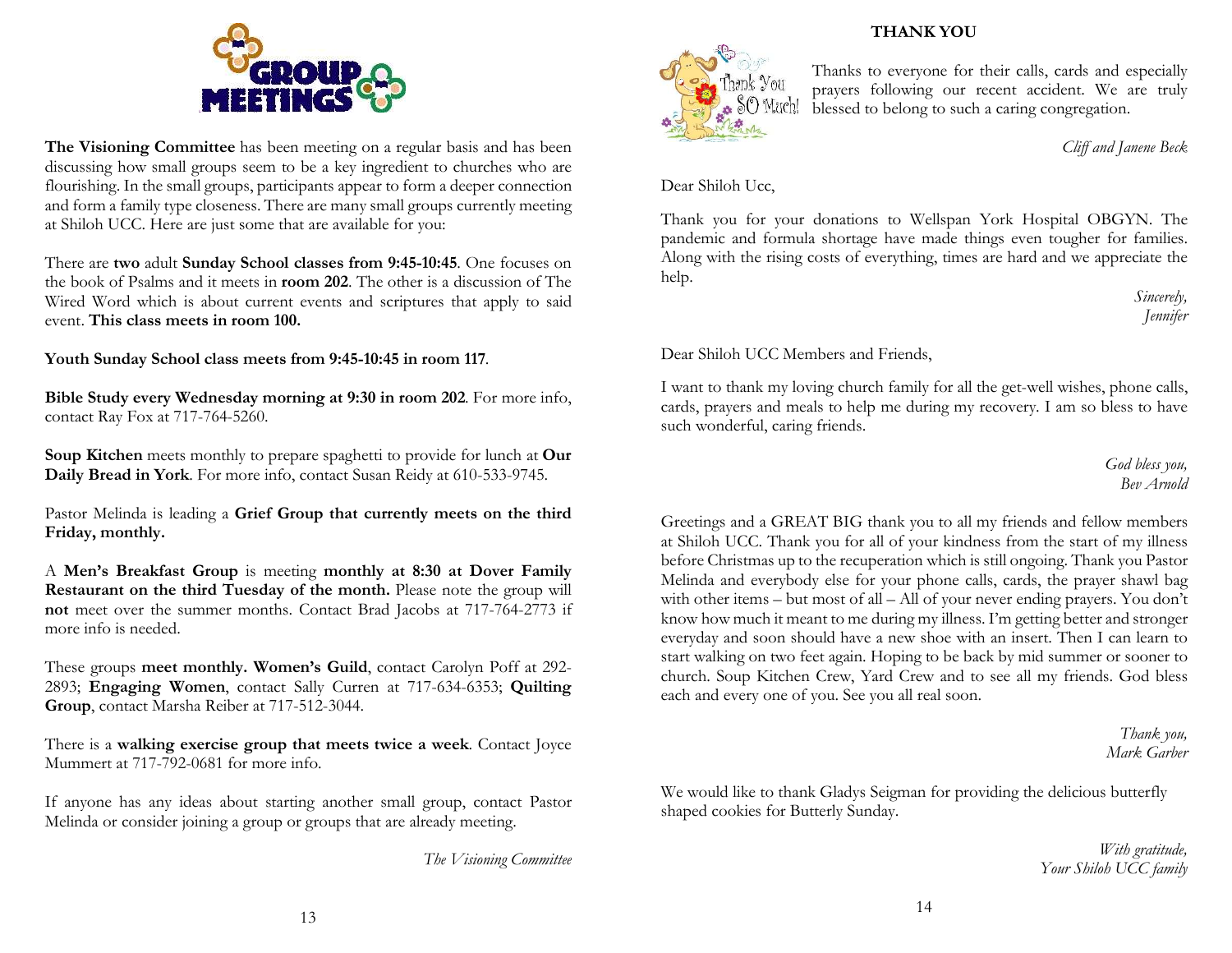### JUNE BIRTHDAY'S



Memorial Gifts were received in memory of Sally Reiber from William and Shirley Lohmann, Jane Harrison, Austin and Diane Chinault, Jerry Epply, Norene Edgar, Anthony and Victoria Hinson.

Memorial Gifts were received in memory of Oscar Bupp from Jay and Joyce Mummert, Jumbo and Tina Supenia, Sharon Schaale, Cheryl Ryan, Marsha Reiber, John Cori and Jean Treber, Stanley and Janet Reiber, Jerry Epply, Central Dauphin Middle School, Joseph Brillhart, Julene Bechtel, Nelson and Pat Roth, Richard and Helen Hodgson, Sara Jacoby, Don and Jeanie Bentzel, Norene Edgar, Ray and Sandy Fox, Deborah Schaale, Miton and Beverly Hoak, Beverly Gerberick, Marlyn and Julia Hahn and Samuel and Patricia Herman.

Memorial Gifts were received in memory of Mary Rodgers from Robert and Kay Trebatoski.

#### COMING UP IN JULY

| July 4     | Independence Day (Office Closed) |
|------------|----------------------------------|
| July 11-15 | Maira Vacation                   |
| July 17-20 | VBS                              |
| July 18-22 | ELC Camp                         |



June 1 Dominic Faiola Stella Faiola Briana Hagerman

June 2 Leslie Spangler Elaine Werner

- June 4 Lori Riccardi
- June 5 Sandra Barnes



June 11 Joan Hamme

Courtney Stough

June 9 Margie Behler

- June 13 Chanda Sayres Stewart Wagner
- June 14 Ryan Myers Donovan Reiber
- June 15 Donald Slenker Shelley Stewart
- June 18 Virginia Heath Larson Hull Karen Melhorn
- June 20 Susan Claytor Phyllis Myers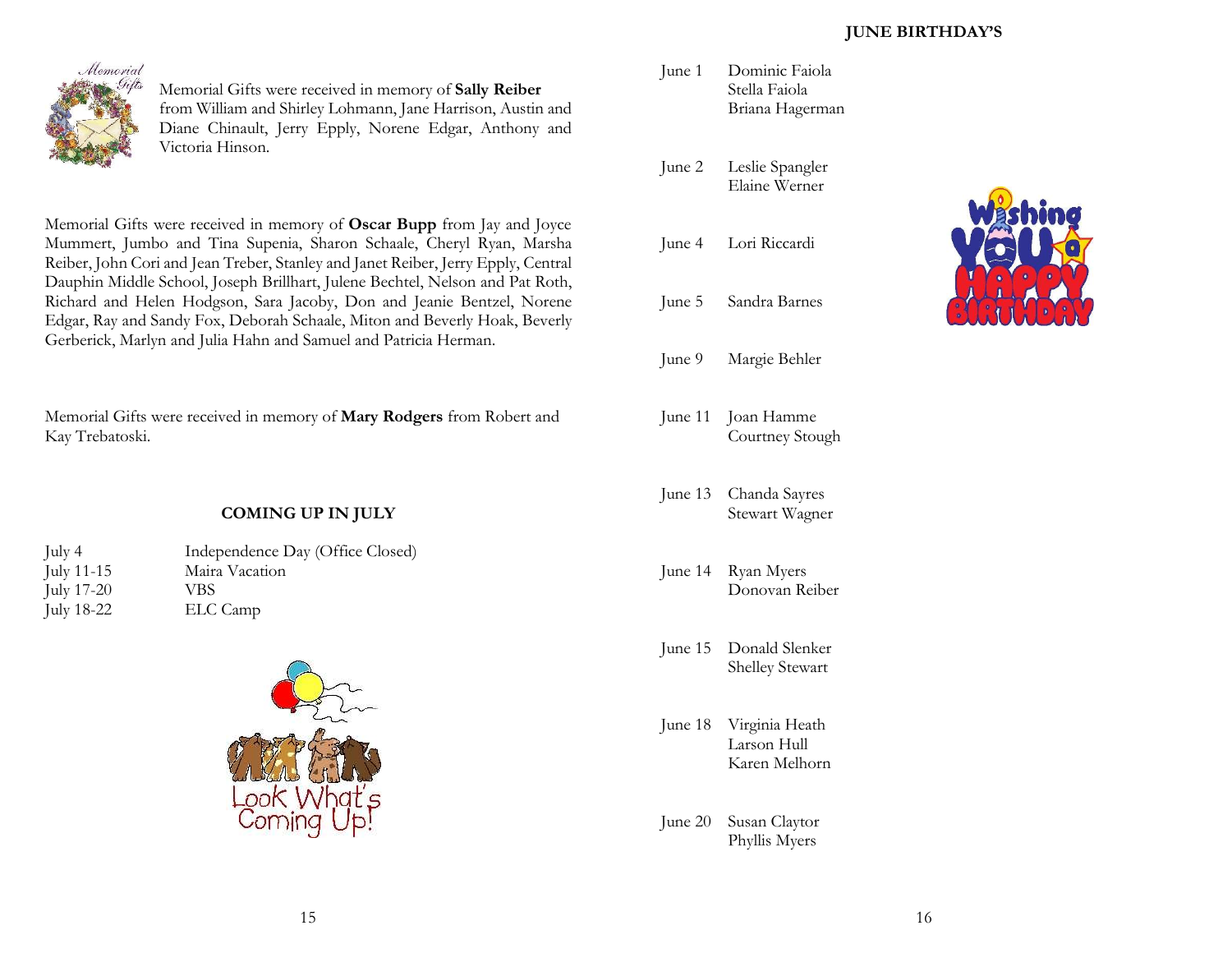### JUNE BIRTHDAY'S (Cont'd)

June 21 Robert E. Myers

June 22 James Bentzel Sr.

June 23 Connie Copenhaver Brady Kessler Cindy Repman



- June 24 Courtney Bilodeau Jessica Cramer Eva Leezer Olivia Pituch
- June 25 Dan Burns Jennifer Myers Mayson Schmidt Nancy Sipe
- June 26 Caroline Bollinger Claudia Bollinger Saybein Cramer Jaron Flickinger Sharon Geltz Jane Harrison
- June 27 Roberta Lighty Alicia Baker John Eugene Ness
- June 29 Zain Fuhrman Paxton Pizza

June 30 Brad Ness

Who doesn't love the summer!?! Well, I'd like to share a recipe for an amazing Blackberry Goat Cheese Salad, courtesy of themodernproper.com (please visit web site for more delicious recipes). Take this salad to your next cook-out and it will surely be a crowd pleaser!!

## Ingredients

5 oz arugula 3-4 oz chèvre goat cheese 2 cups blackberries 1/4 cup pistachios, shelled

## Honey mustard dressing

2 tbsp stone-ground mustard 2 tbsp honey 1/3 cup rice vinegar 1/2 cup extra virgin olive oil 1/2 small shallot, minced (2 tbsp)  $1/2$  tsp salt 1/4 tsp pepper



\*Grab a jar with a tight-fitting lid and add all the ingredients for the honey mustard vinaigrette recipe. Feel free to use dijon mustard, if that's what you have on hand, but we do prefer this vinaigrette with stone ground mustard if you've got it.

\*Toss your arugula, chèvre, blackberries and pistachios into a nice big bowl.

\*Drizzle with dressing, toss and enjoy! All of your summeriest blackberry salad dreams just came true.

# If you have a recipe you would like to share, please remit it to the office!